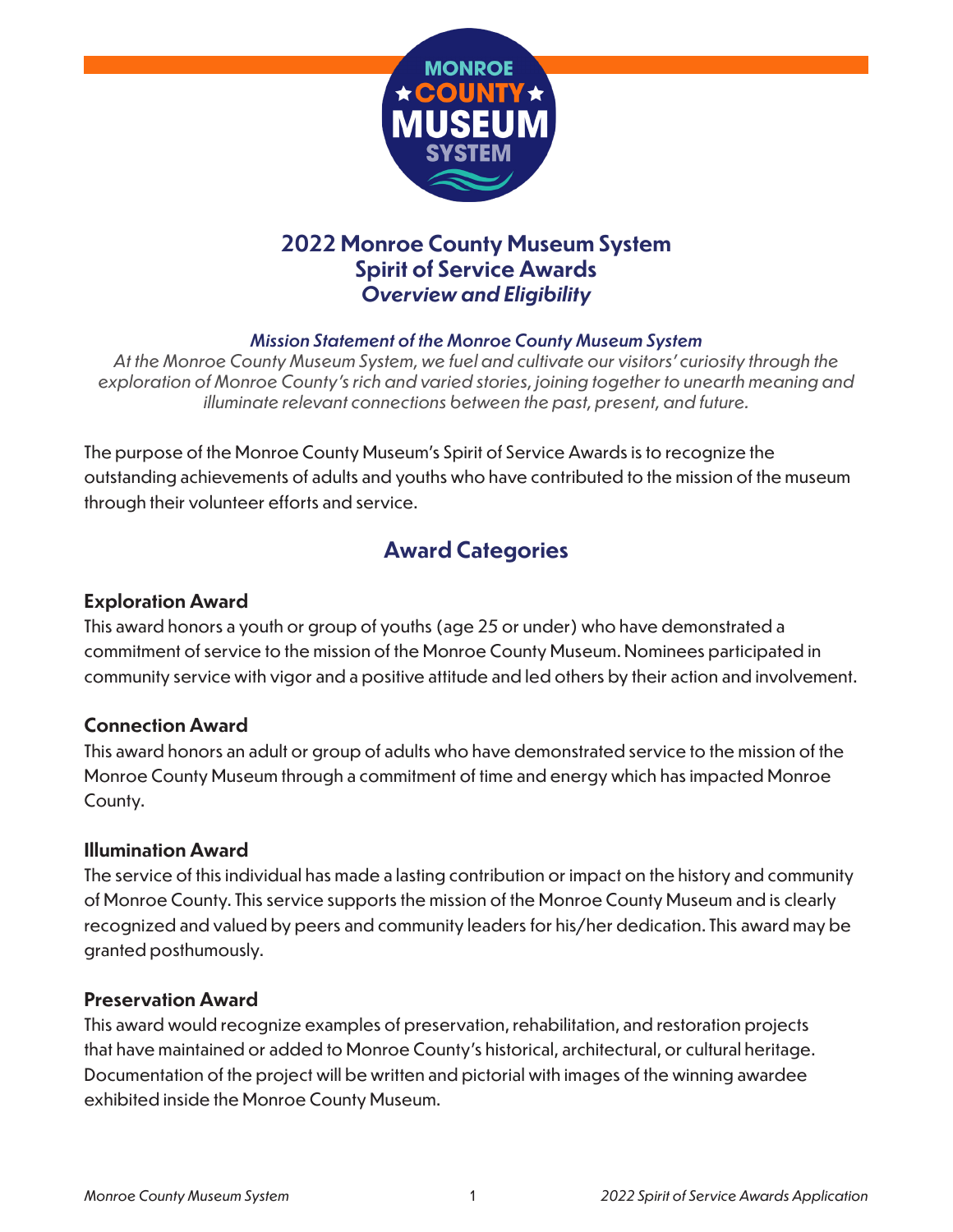

# **Eligibility**

Current members of the Monroe County Board of Commissioners, Monroe County Museum System Board of Trustees, or County of Monroe employees cannot be nominated but may nominate for this award. Retired historical commissioners/trustees and retired employees may be nominated.

Award recipients are not eligible for renomination for five years.

The Spirit of Service Awards Committee may use previous year's nominations.

Service must have occurred within Monroe County, Michigan.

All nominations will be reviewed by the Spirit of Service Awards Committee and then forwarded to the Monroe County Museum System Board of Trustees for approval.

### **Submission Guidelines**

All applications for the Spirit of Service Awards are due May 14, 2022.

All applications must be submitted electronically to Museum System Director Andrew Clark at andy\_ clark@monoremi.org.

For questions or technical assistance, besides the email above, you can call Andrew at 734.240.7781.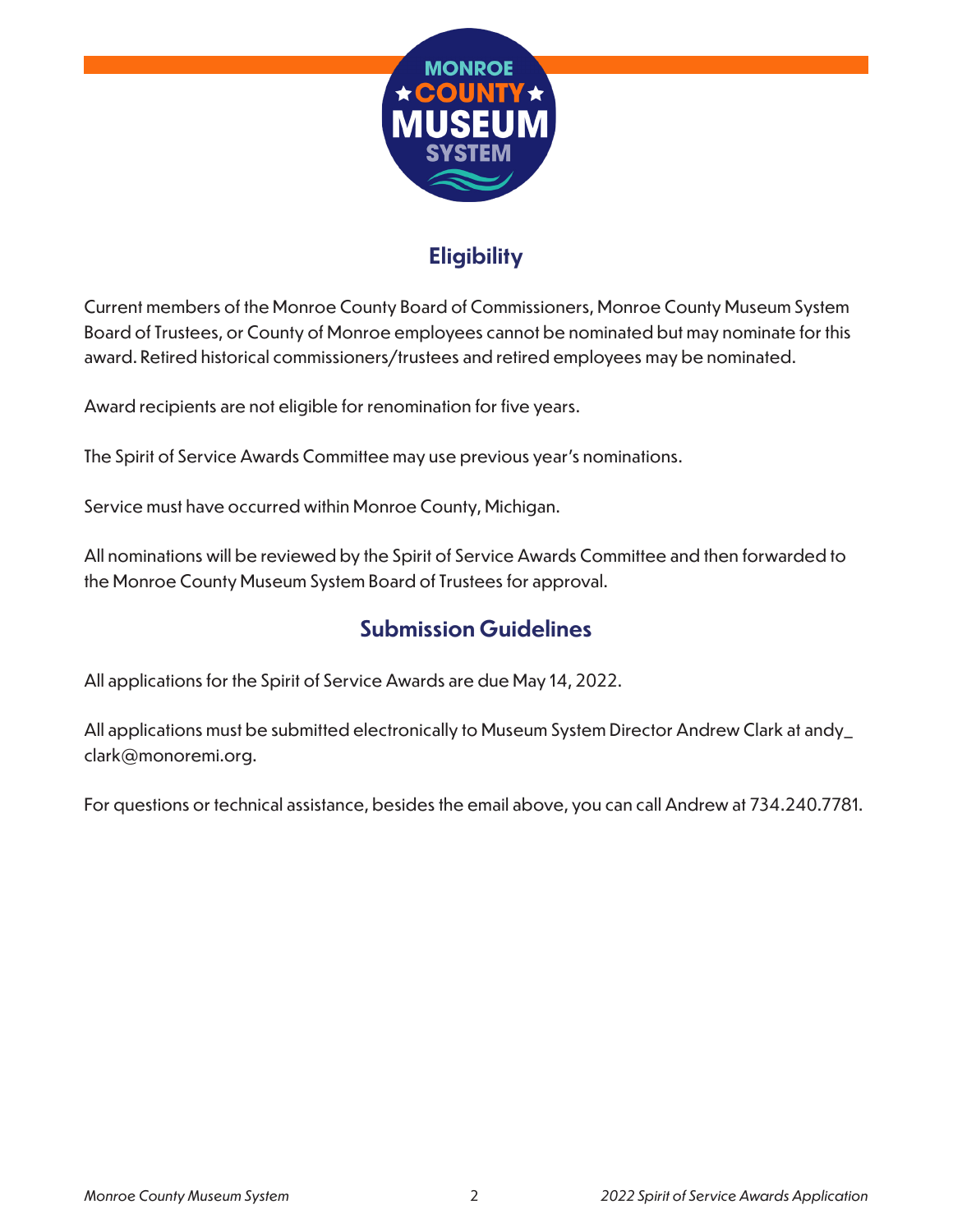

## **2021 Monroe County Museum Spirit of Service Awards Application**

1. Name of group or individual being nominated:

| 2. Contact information of nominee:<br>Email: Email: Email: Email: Email: Email: Email: Email: Email: Email: Email: Email: Email: Email: Email: Email: Email: Email: Email: Email: Email: Email: Email: Email: Email: Email: Email: Email: Email: Email: Email: Email | Phone: <b>Example 2018</b>                                                                                                                                                                                                     |
|----------------------------------------------------------------------------------------------------------------------------------------------------------------------------------------------------------------------------------------------------------------------|--------------------------------------------------------------------------------------------------------------------------------------------------------------------------------------------------------------------------------|
|                                                                                                                                                                                                                                                                      | 3. Which award is the group or individual being nominated for (please check one):                                                                                                                                              |
|                                                                                                                                                                                                                                                                      | Exploration Award Connection Award                                                                                                                                                                                             |
|                                                                                                                                                                                                                                                                      | Illumination Award   Preservation Award                                                                                                                                                                                        |
|                                                                                                                                                                                                                                                                      | And the later through the second and the control of the second second and the second and the second and the second second and the second and the second and the second second and the second second and the second and the sec |

4. Describe the volunteer work that inspired you to nominate this individual or group. (If for the Preservation Award, please attach images):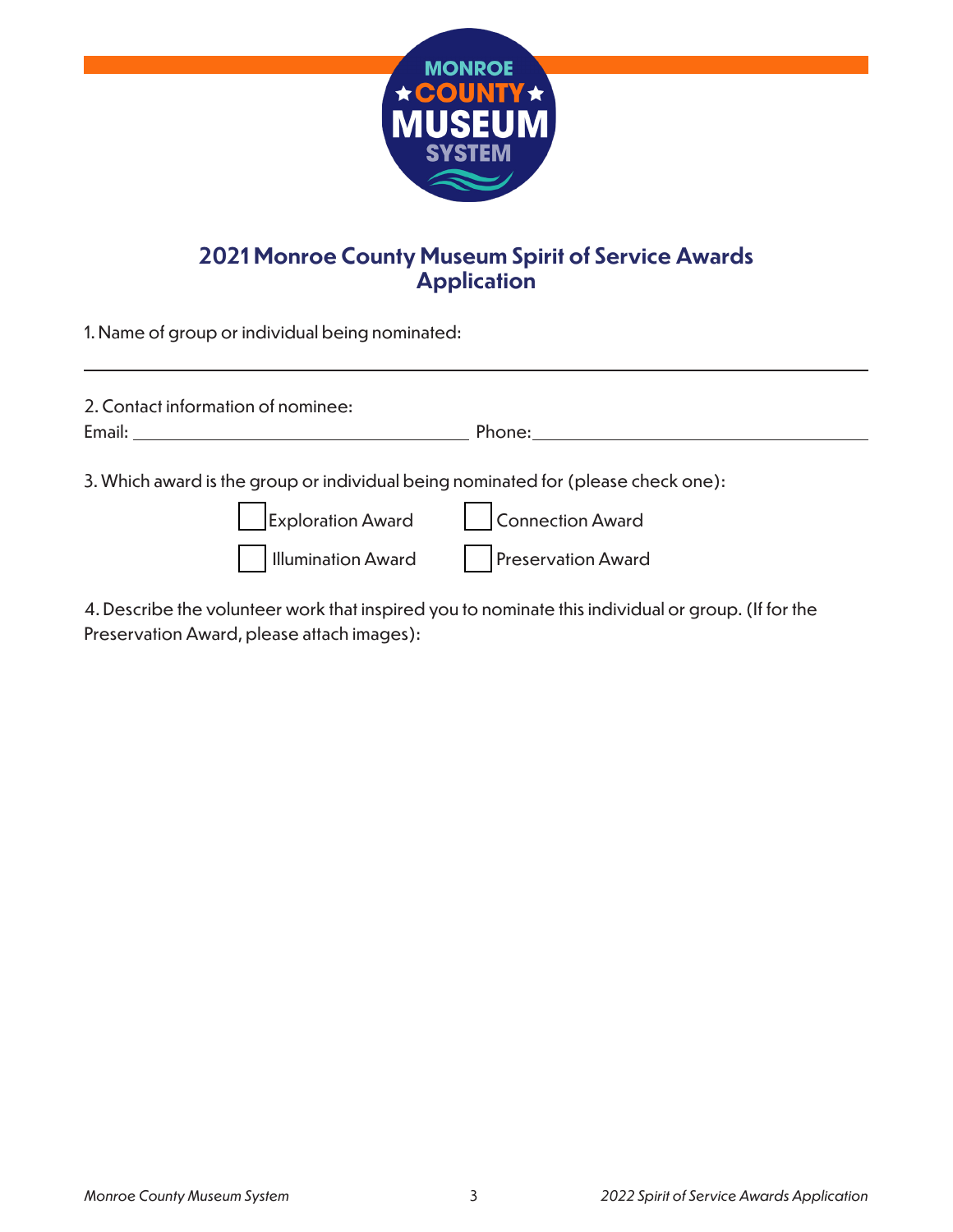

5. Why do you feel this nominee/nominees has advanced the field of history or historic preservation in Monroe County?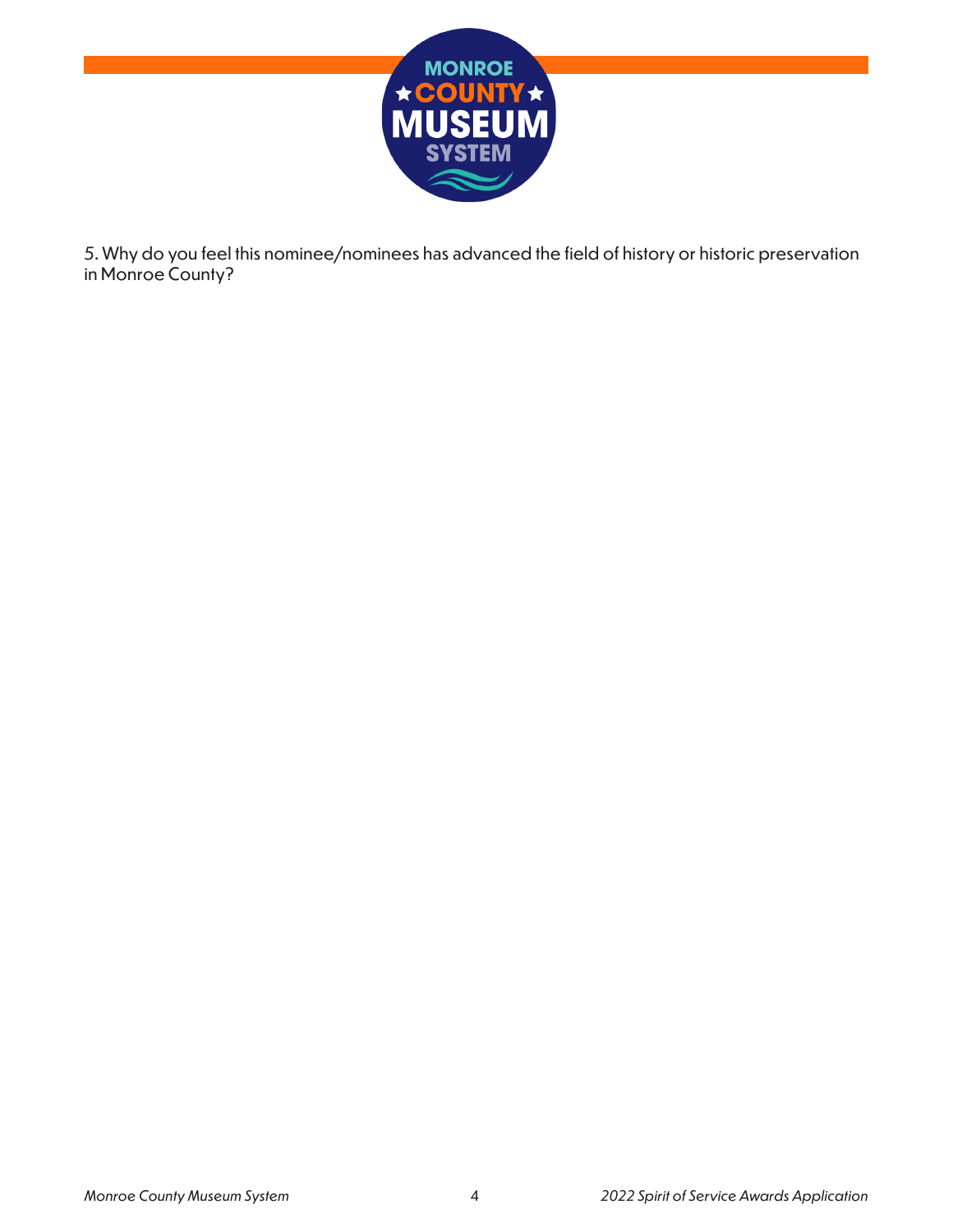

6. How has this work supported the mission of the Monroe County Museum System?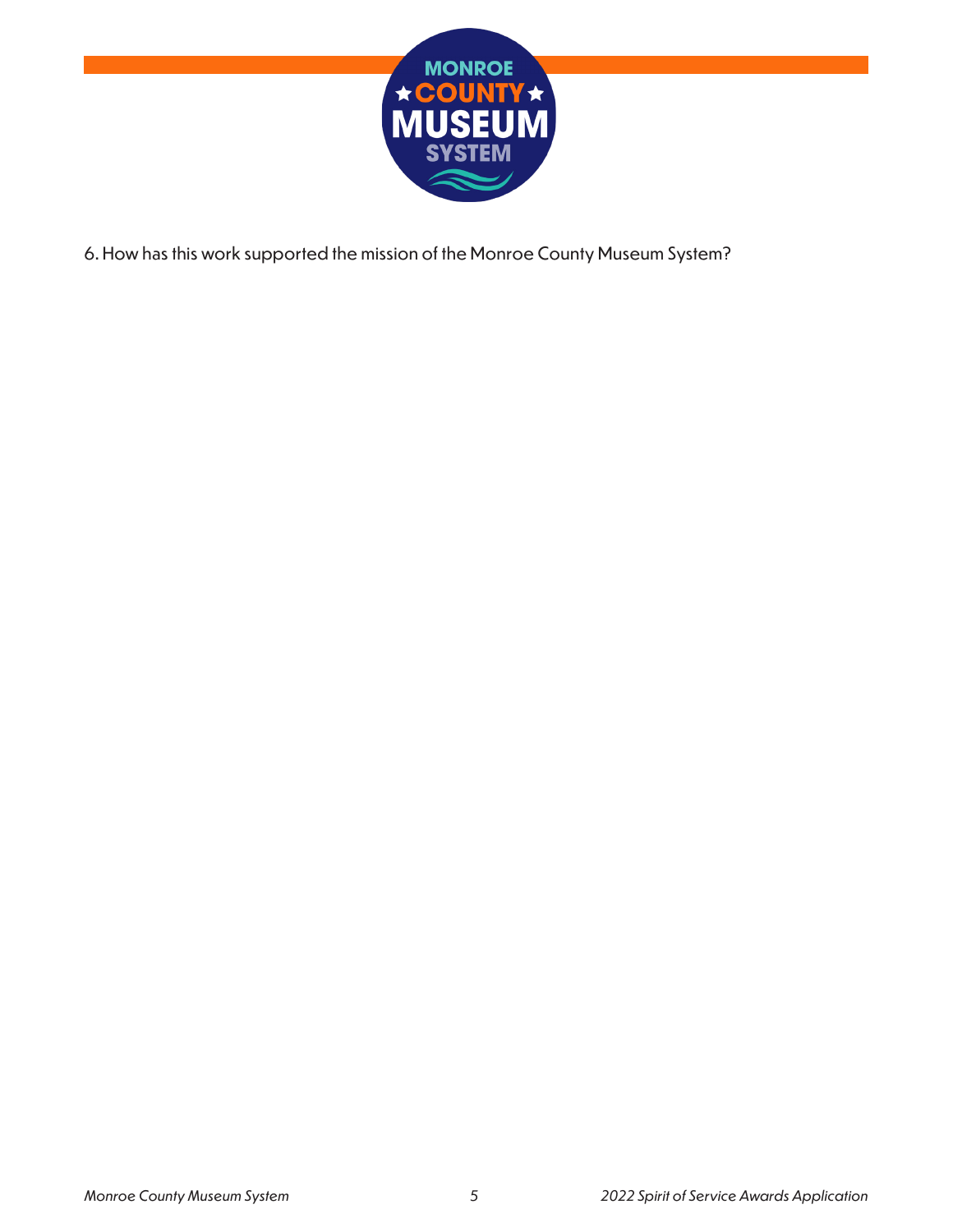

7. When and where was this volunteer service or historic preservation project performed?